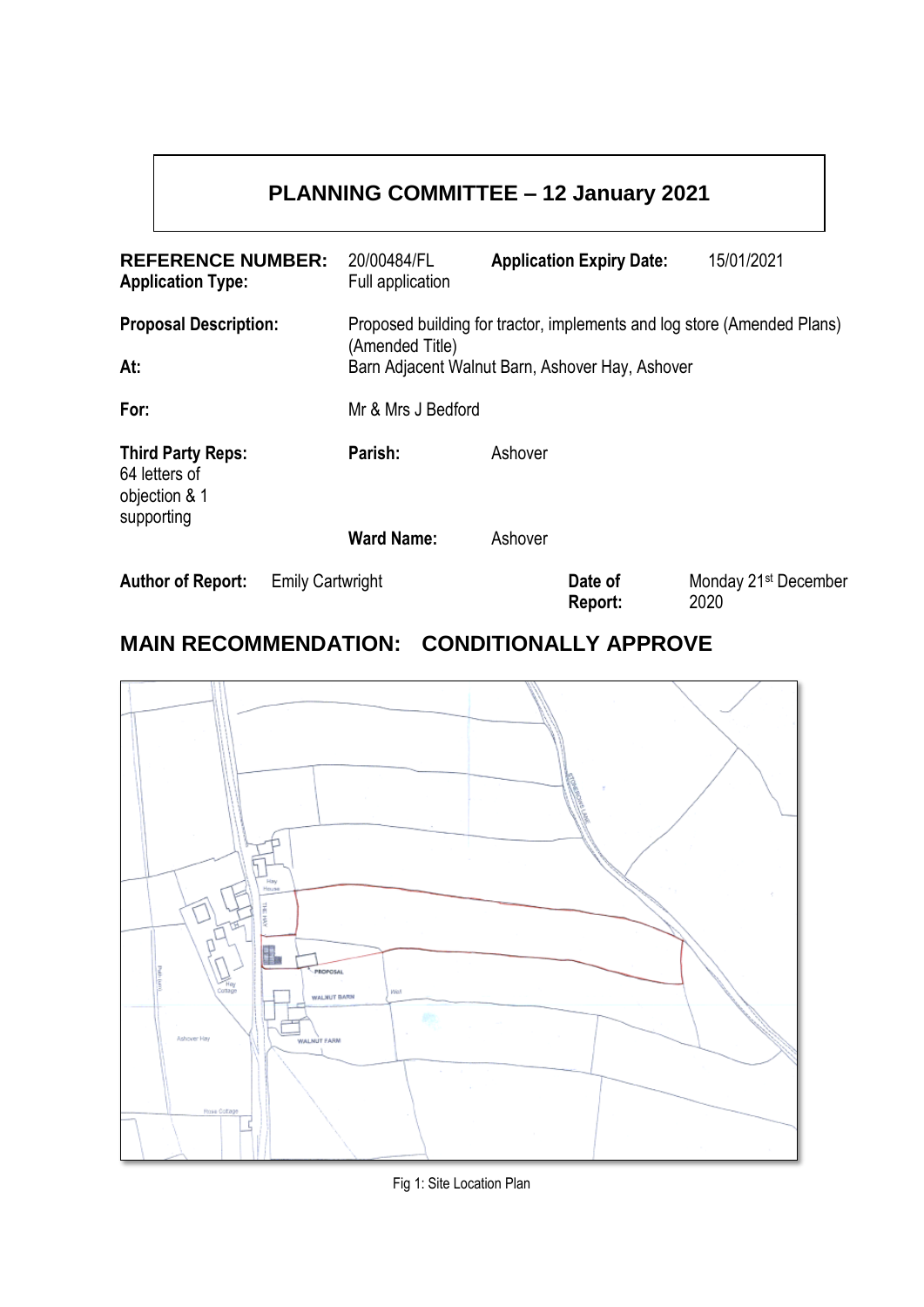# **1.0 Reason for Report**

1.1 Local ward member, Councillor Armitage has formally requested that the application be considered by members of planning committee due to the impact of the landscape.

# **2.0 Proposal and Background**

#### **Site Description**

- 2.1 The application site relates to a field to the east of the Barn adjacent to Walnut Barn; an agricultural building which has planning consent to be converted into a dwelling (planning reference 20/0044/FL).
- 2.2 The field forms part of a land holding amounting to approximately 2.5 acres/1 hectare which also comprises of the adjacent field to the north which runs west to east from the orchard at Hay House down towards Stonerows Lane.
- 2.3 The site is bounded by open fields to the east, an orchard to the north, a narrow county lane known as The Hay to the west, and a converted stone barn conversion known as Walnut Barn to the south.
- 2.4 A Public Right of Way (PRoW 84) is located approximately 90m to the west of the site in an elevated position on the ridge of Ashover Hay running in a north to south direction. A second PRoW 83 runs to the south east of Walnut Farm.
- 2.5 The area is predominately open in character to the east with views across the valley. The site is set down lower down than The Hay to the west, with the land falling away to the east.
- 2.6 The site is located within open countryside, which is designated as a Special Landscape Area.

# **Proposal**

- 2.7 Full permission is sought for the construction of an outbuilding for the storage of a tractor and implements and a log store for the upkeep of the land associated with the Barn.
- 2.8 The proposed building would measure maximum dimensions of 6.6m deep by 6.8m wide with a ridge height of 4m. The tractor and implement store would measure 6.6m deep, 4.5m wide with a ridge height of 4m and the log store would measure 6.6m deep, 1.8m wide with a ridge height of 2.8m.
- 2.9 The proposed building would be constructed from 100mm/10cm deep single blockwork finished externally, with Yorkshire tanalised vertical timber cladding. The tractor and implement section of the building would be finished with profile 23/1000 Jacksons corrugated metal cladding to the roof, finished in a Juniper colour and the log store roof would be finished in natural slate roof tiles to match Walnut Barn.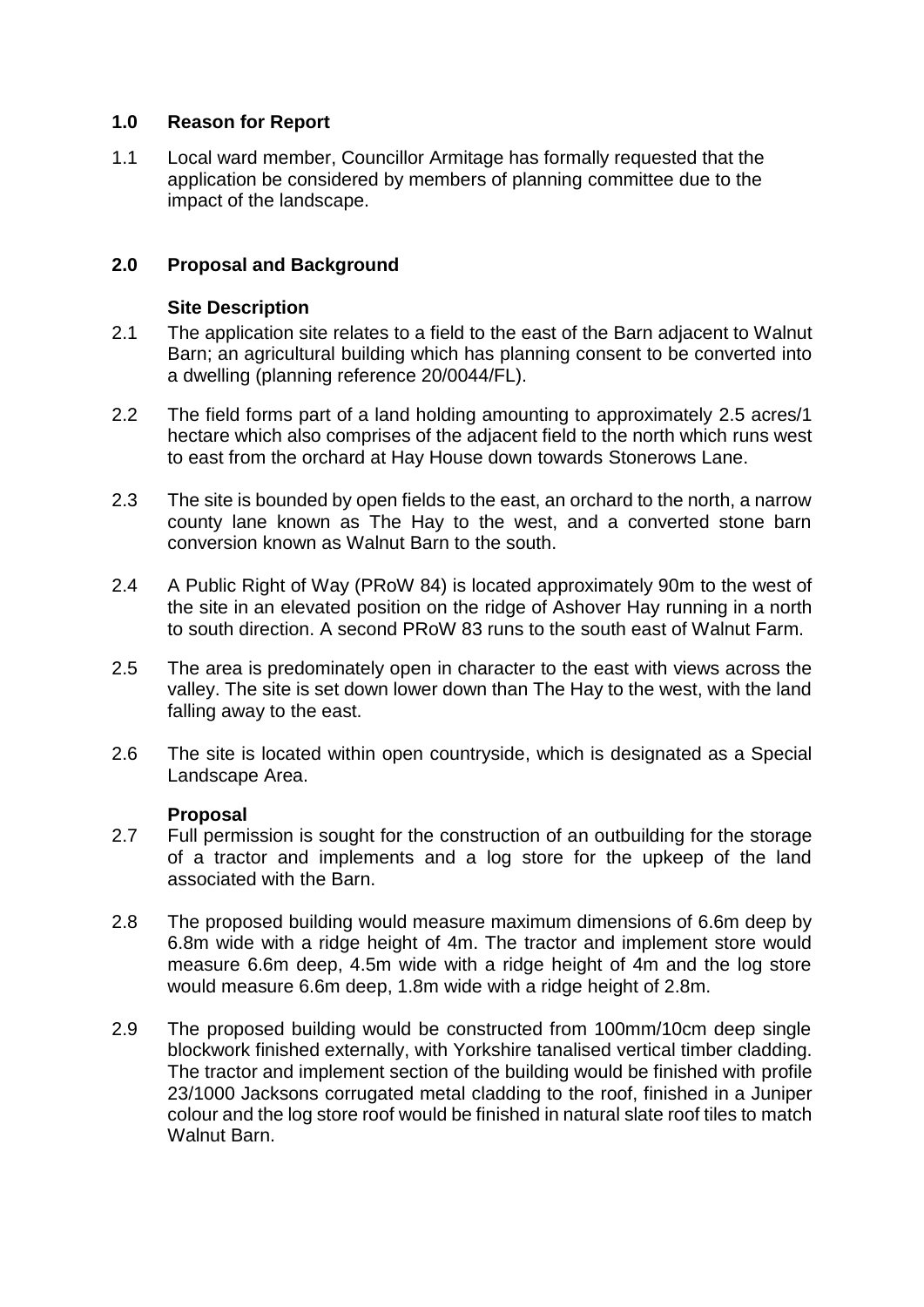- 2.10 The tractor and implement store would feature a single door opening within the north (facing) elevation.
- 2.11 Access to the proposed building would be utilised by the existing field access.

# **3.0 Amendments**

3.1 The agent has submitted revised plans, omitting the stable part of the scheme and reducing the scale of the building.

# **4.0 Relevant Planning History**

- 4.1 13/00001/FL Conversion and alteration of redundant barns to single dwelling including alterations to existing accesses (Conditionally Approved (CA))
- 4.2 15/00379/FL- Conversion and alteration of redundant barns to single dwelling including alterations to existing access (resubmission of 13/00001/FL) (CA)
- 4.3 15/01077/DISCON Discharge of Conditions 3,4, 6, 9, 11 and 13 relating to 15/00379/FL (Discharged)
- 4.4 16/01227/FL Proposed mixed use building for tractor store and stable/tack room with change of use of land to allow keeping of horses (CA)
- 4.5 20/00044/FL Conversion and extension to rear of agricultural building to 4 bed dwelling with rooms in roof spaces (CA)

## **5.0 Consultation Responses**

5.1 The **Parish Council** does not support the application under Ashover Parish Neighbourhood Plan Policies AP11 (scale), AP13 (impact on the landscape character), AP16 (loss of a dry stone wall), highway access, loss of privacy to a neighbouring property, impact on wildlife, over development of the site and lack of justification (holding number).

Ashover Parish Council requests that a Wildlife Survey is undertaken and has concerns that the ground levels would be substantially altered. Members found it unusual for an agricultural building to be constructed of double-skinned walls and considers a breeze block construction to be the norm. Members request that justification for the proposal is fully determined and that previous conditions imposed on application 16/01227/FL are confirmed. Ashover Parish Council considers the proposal does not conform to Ashover Parish Neighbourhood Plan Policy AP1 sections a), b) and d).

- 5.2 The **Ward Member** called the application into committee on the grounds of impact on the landscape.
- 5.3 County **Highways Authority** were consulted, and raised no objections in principle to the proposed building.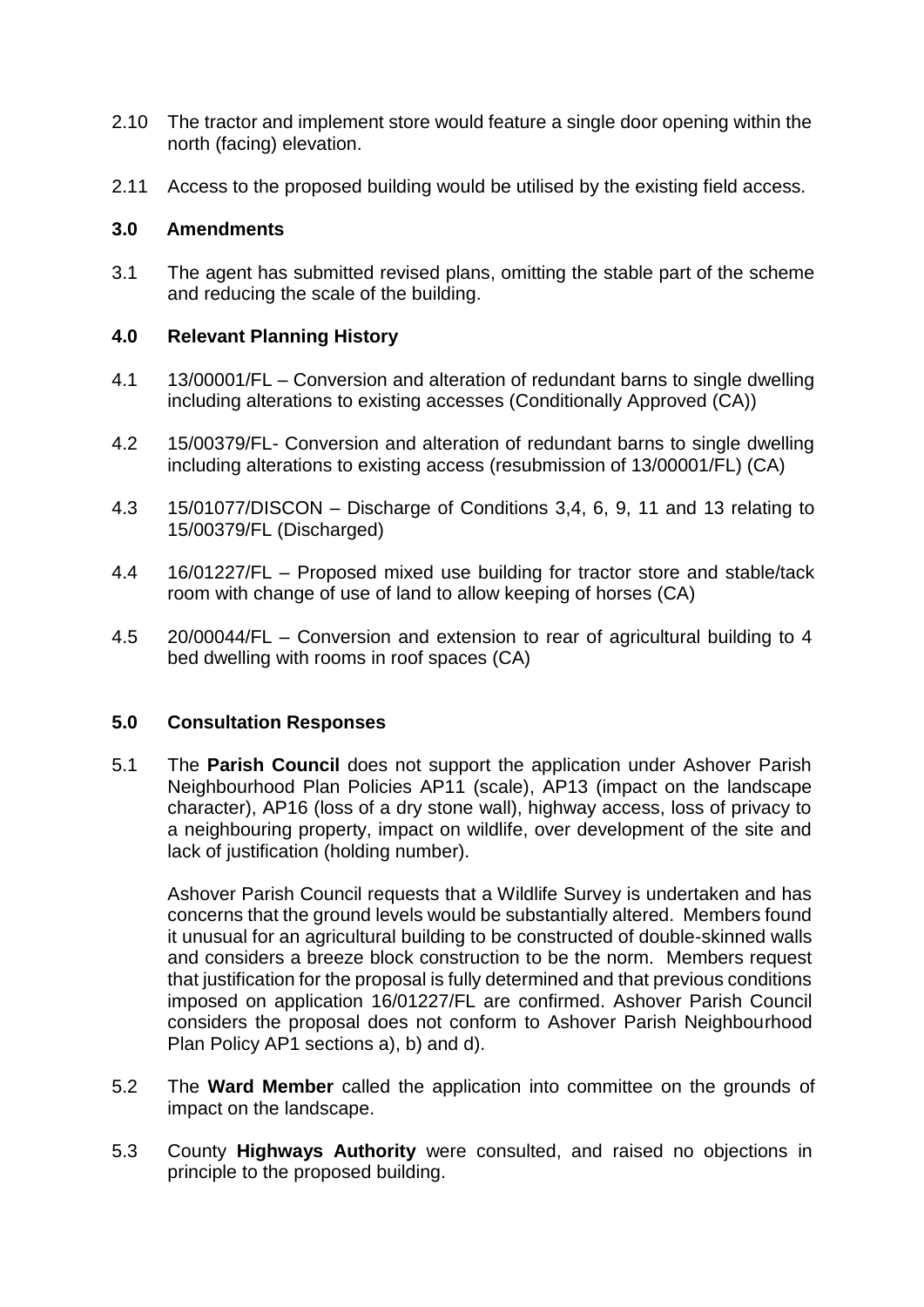5.4 **Derbyshire Wildlife Trust** (DWT) were consulted, however no comments have been received at the time of drafting this report for committee. Any comments received prior to the planning committee meeting will be reported to members as late representations.

# **6.0 Representations**

6.1 The application was publicised by way of neighbour letters and the display of a site notice. One letter of support and 64 letters of objection have been received from a number of local residents which can be summarised as follows:

# **Supporting comments:**

• I have no objection to the building of an outbuilding, it would be reasonable for an outbuilding to accompany the building of a new domestic residence. Provided that laws and regulations are followed, I have no objection.

# **Objections:**

Supporting Statement/Justification

- The supporting statement is misleading as the owner has never owned horses contrary to the 2016 consent [O*fficer note: the stables no longer form part of this application*]
- The owner does not farm the land or own any agricultural machinery
- The location plan is wrong and misleading, the property has been split with 2.5 acres of the 3.4 acre plot having been sold off to the new owners of Walnut Barn leaving under 1 acre of land. There is no longer any viability for its construction as the property is no longer larger enough to support the keeping of horses.
- The planning statement is not valid. The applicants chose not to use the building as per the planning permission granted to them and have never kept horses. Therefore, neither the 2017 building nor the land usage has ever been established or accepted.
- The owner is a property developer and uses the current building for storage of tooling for his commercial activities in the building trade
- No substantive justification has in fact been submitted
- The land has never been used by horses, instead it has for the last five years, been used and managed by a local farmer to graze cattle
- The proposed elevations plan shows an Agricultural Building whereas the title looks to have now been changed to 'tractor, implements and log store'. Revised drawings have been submitted on 5 occasions including the recent change of title. This again confirms that there is no justification, need or requirement for this building which is totally different from the original application.

**Policy** 

- The continued development of this site is not in line with the Neighbourhood Plan
- The ANP clearly states that Ashover Hay is a Level 4 settlement, this is the  $4<sup>th</sup>$ development in under 5 years on the Walnut Barn site.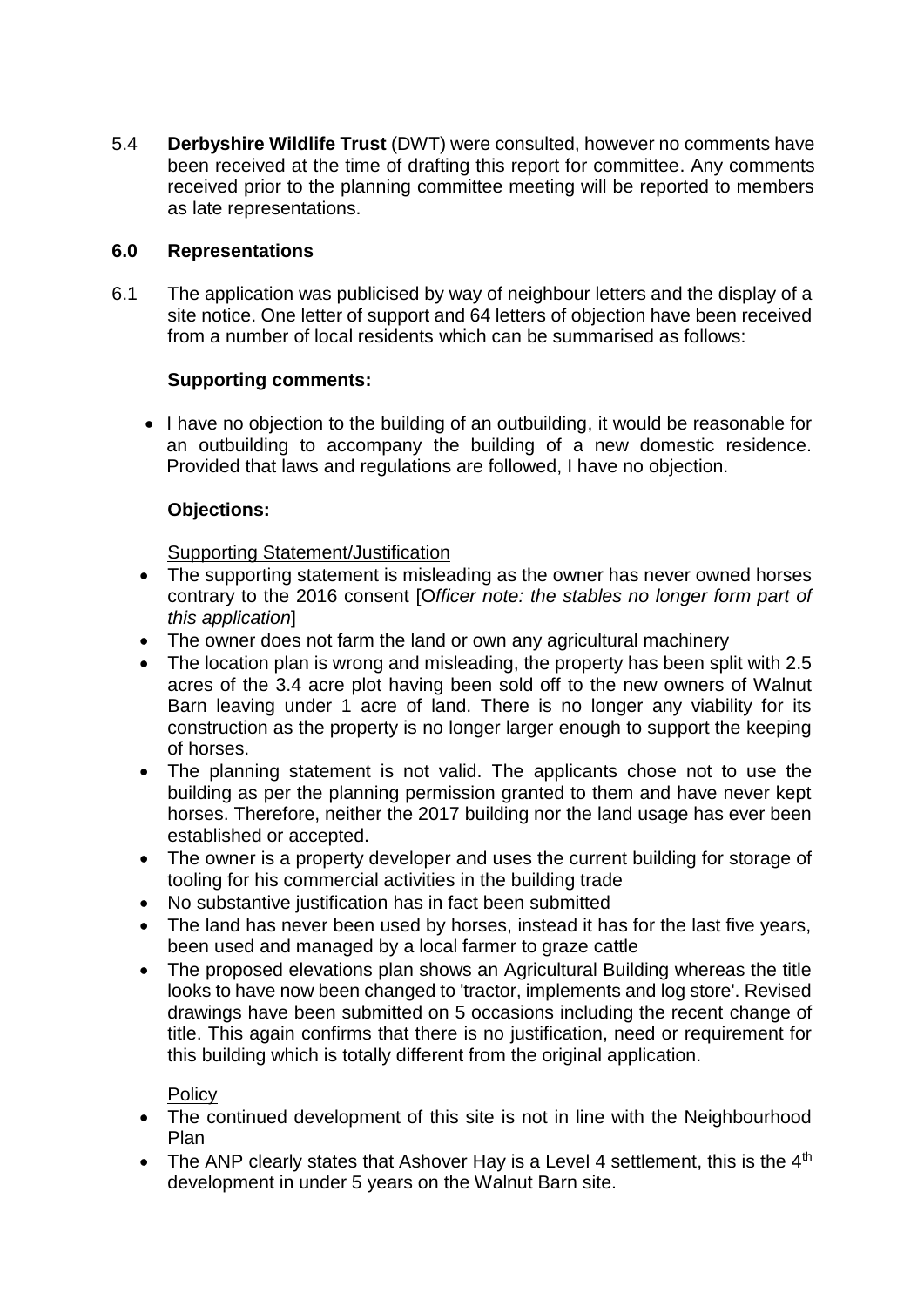- The proposed development is not sustainable development, as the building is an unneeded intrusion into the open countryside with no agricultural value and does not comply with the plan clear intention to protect local environment for further generations to enjoy.
- As per the ANP, I do not believe the application 'protects the natural, built or historic environment'
- Ashover Hay is a level 4 settlement, there will be no allocations in these settlements. Development will be restricted to limited infill development to meet the local need in line with criteria policy SS13. [*Officer note: the proposed development is for an agricultural building, not new dwelling*.]
- Not in compliance with AP1a, AP13a and P15 of the Ashover Neighbourhood Plan
- AP2 states 'in all cases development will not be seriously intrusive in the countryside and will respect the character of existing settlement and their setting'. The proposed building would be very large and seriously intrusive to neighbouring properties either side and opposite.
- Conflict with the Development Plan in particular Policies GS7, GS1 and GS6 and Policy 15 of the NPPF.
- The proposed development would be contrary to a number of policies, namely BE1, NE2 and GS6
- The application is contrary to Policies NE1 and NE2 of the adopted local plan as the location of Ashover Hay is predominately rural, with a highly sensitive landscape character that is of immense value to local residents and visitors alike. The field patterns and drystone walling are key features and the proposal siting would harm this intrinsic characteristic.
- NPPF paragraph is NPPF 130 states permission should be refused for development of poor design that fails to take the opportunities available for improving the character and quality of an area and the way it functions, taking into account any local design standards or style guides in plans or supplementary planning documents.

Special Landscape Area/ Countryside

- The proposed development affects the sensitive land of the area
- The development is proposed to be beyond the existing eastern building line of the hamlet of Ashover Hay
- The building would not enhance the built environment and would be seen from Ogston Reservoir (an SSI site)
- The proposed structure is an unneeded intrusion into an open countryside site.
- It would be 13.6m x 7.6m (footprint of over 100sqm) and would stand out alarming and would stand out from the footpath on top of Ashover Hay, from Littlemoor and across the valley in Woolley Moor and from Ogston. [*Officer note: the proposal has been reduced in scale from the original submission*]
- The building will by way of its size and material detract impact and will be intrusive for the surrounding area not just Ashover Hay.
- All properties on the eastern side of Ashover Hay are situated close to the road in a traditional ribbon development. The proposed building will run 90 degrees to all other buildings, protruding significantly into the landscape
- The application makes no reference to the need for a hard surfaced track/driveway to where the building is to be located nor that there would need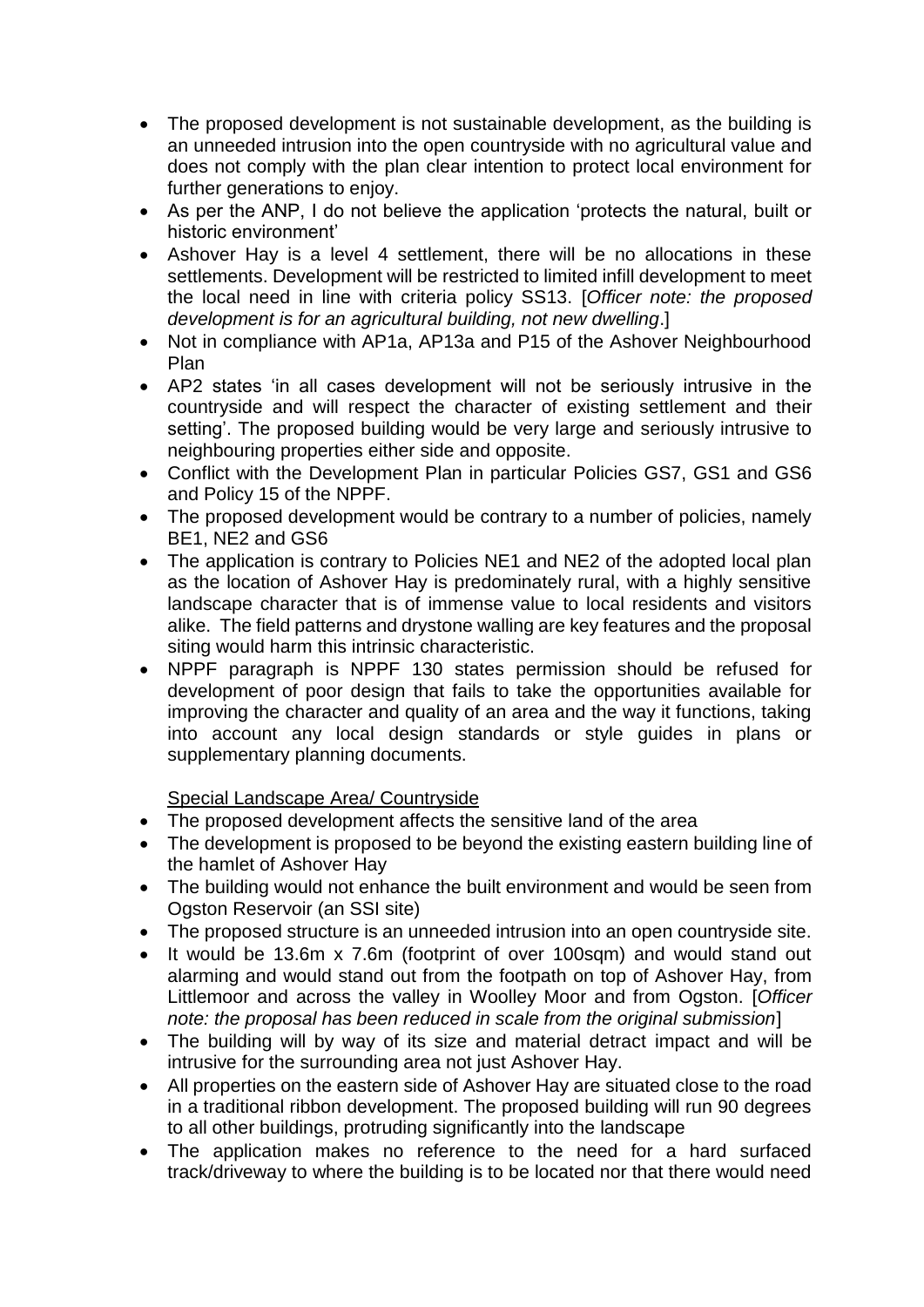to be significant hard standing created in front of the building to enable vehicles to turn at 90 degrees. This along would have a further significant visual impact on the immediate landscape.

- The proposed building would be a large encroachment into the historically open fields.
- Ashover is recognised as a 'Gateway to the Peak' and lies within the Derbyshire Peak Fringe and Lower Derwent Character Area, and is in an area designated as being of "multiple environmental sensitivity' by DCC in relation to  $\overline{u}$  its(...) historical and landscape sensitivity', which is another recognition of the high character value of the landscape.

# Design/Scale

- The building (2017 application) was hugely over specific in construction terms resulting in it being far easier to now convert into a dwelling. The proposed building is of similarly high specification and the possibly has to be considered that the same route will be followed as previously, resulting in an application to convert a dwelling.
- The building would be big and hugely disproportionate when judged against the remaining land available.
- The design and appearance of the development is not in keeping with the surrounding building structures, and the impact of the landscape is detrimental
- The proposed materials have been selected to replicate those used on the current tractor/implement store/stable/tack room. This is completely out of character with all other building in Ashover Hay.
- Even though the plans are amended and reduced the building is still too big
- The plans no longer show cavity walls. The plans do show the fact that quite substantial foundations remain together with block work rising to the height of the roof. An agricultural building in the countryside will typically have block-work to a certain height (not to roof level) laid on a concrete pad with either timber boarding or metal sheets added to the required height. Even the largest of agricultural buildings are built in this way with no foundations and certainly no cavity walls.
- Building the very large log store on one side of the wall and moving the building 1 metre into the field will avoid the need to take down the stone wall and apply tanking to the walls. However, attaching the log store has the advantage to the applicants of achieving a much larger footprint for the building.
- The rational for joining the log store to the agricultural building is never stated. As the 'log store' is of considerable size itself - 6 meters  $x$  1.5 meters plus 215mm blockwork and timber cladding and is to be constructed on a separate parcel of land to the agricultural building, one could surmise that a building of this size would warrant planning permission in its own right and that perhaps by joining the two structures together at roof level the applicant is hoping to avoid having to make such an application. The justification of a slate tiled roof to the log store is given as matching Walnut Barn. The applicant does not own Walnut Barn and it is no longer a directly associated building. Again, this is over specification, perhaps with a view to the roof of the agricultural building also altered in the future to a tiled roof as is proposed on the conversion of the existing tractor store.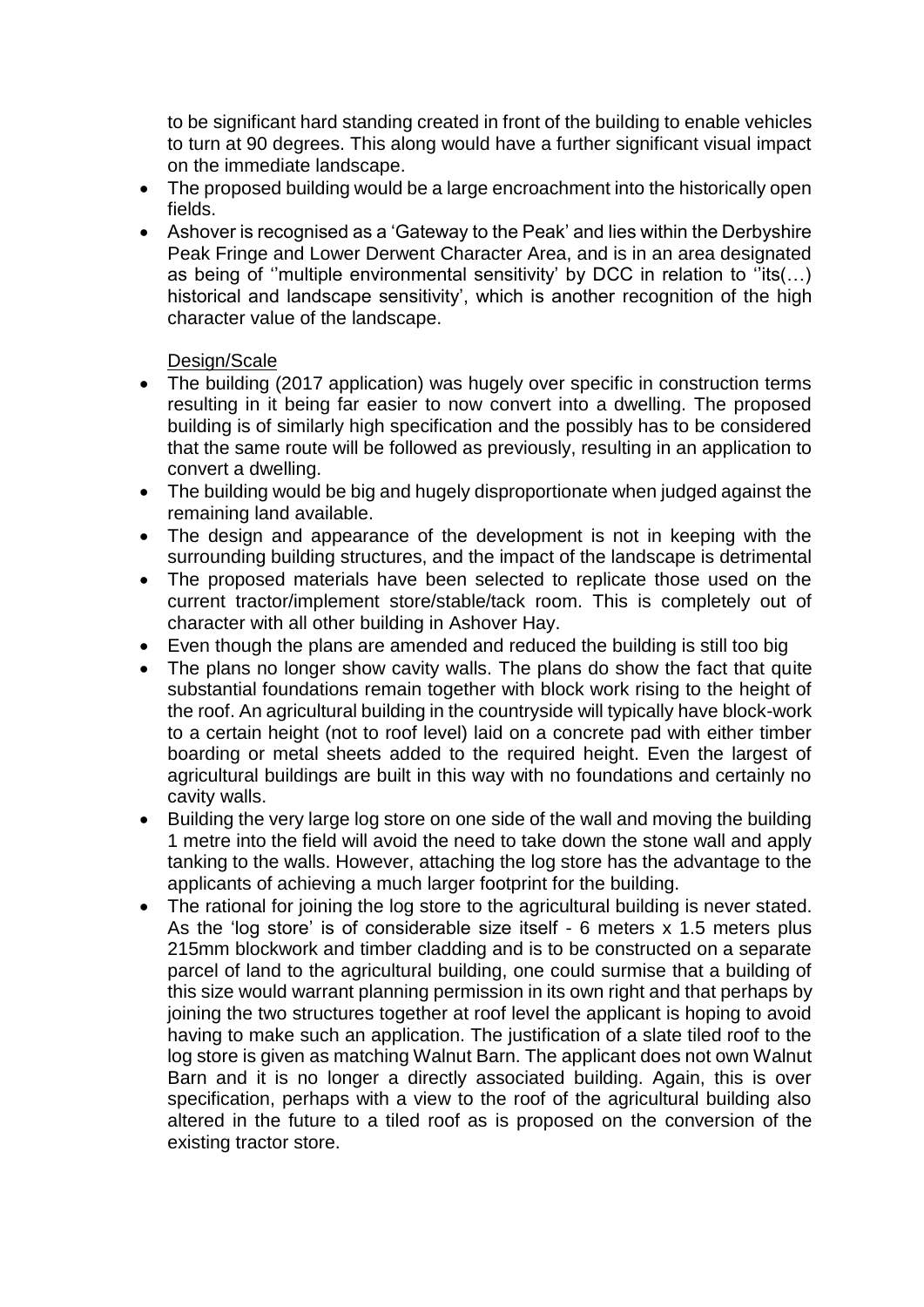- Joining the log store and the 'secure machinery storage' area in this way will require an existing drystone wall to be dismantled and replaced by a 3.4 meter high blockwork wall which will be tanked on the bottom portion. This will have a significant impact on the drainage of surface and ground water from the area of land above the machine store. No account of this is taken in the plans provided and from personal experience I know that this area of land quickly becomes saturated during heavy rainfall. This will also affect the habitat and breeding area of the established common toad colony as stated in my previous letter.
- The plans submitted also show footings of 750mm for the back wall of the agricultural building in addition to a concrete slab. What is the justification for this? The proposal is for a single story agricultural building for which a standard concrete slab would be sufficient. If there were to be future extensions to the building including an increase in height, then the additional footings might be necessary.
- Looking at the plans, even considering the recent cavity wall amendment, it would seem clear this structure is 'over-engineered' for its proposed usage?
- Compare the proposed machinery store area with that of the 'secure lockable section' of the general purpose agricultural building on neighbouring Walnut Farm. The secure portion of this building is 12 square metres (the open, lambing shed portion is larger). The enclosed machinery store of the amended proposal being discussed is double that, at 24 square metres. This is despite the fact that Walnut Farm has more land (2 acres), has vegetable beds, greenhouses, an orchard and livestock.
- The log store portion of the building also seems out of keeping with the average number of logs needed per household each winter for a log burner, which is shown in the planning permission as the source of heating for the building adjacent Walnut Barn/Hay Up.
- The amended plan has 34.66 square metres of floorspace (using the internal measurements provided by the applicants' architect  $-1$  note external measurements have not been included). The average UK house since 2010 has 67.8 square metres of floorspace, excluding hallways and staircases. If a conversion of the property to a dwelling is sought and a second floor is added to the current footprint, this would bring it above the average floorspace of new UK house at 69.33 square metres

## Use

- The doors on the north facing side are not stable doors as required and questions the intent of the applicants to ever use this building to house horses
- The applicants had claimed for storage of farm machinery, equipment, tractor and stabling for horses justification for the 2017 application, and have done so again on the latest application. I do understand that sometimes a stable and tractor store may have to be built before the horses/tractors are actually on site. However, in this case a building has been available since 2017 without horse or tractor appearing, and the applicants surely cannot make the same argument twice.
- Change of use granted in 2017 to allow keeping of horses, clause 2 of the attached condition states 'no mobile filed shelters, other shelters or structure etc. shall be located on the fields/paddocks associated with this approval'. This clause should alone be enough to deny this further development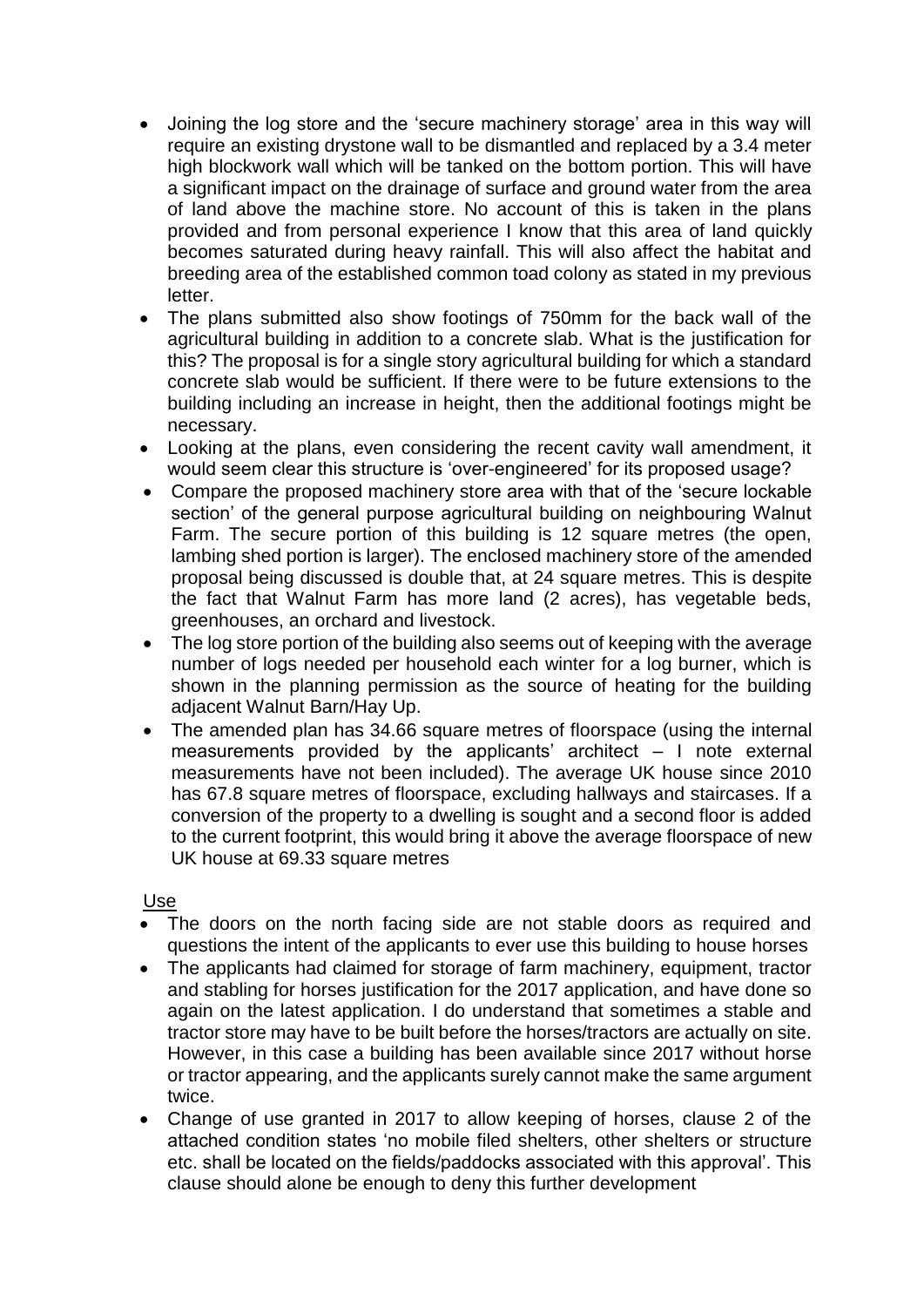- Highways have already noted that access to the site is difficult but have given permission as long as it used solely for the purpose of tractors/horse boxes accessed the proposed building. If the building is not used for storage of tractors/horses the permission would be unjustified
- The newly proposed building may be smaller but is still substantial enough to be converted, albeit in stages, to a dwelling.
- The proposed building shown in the amended application straddles a dry stone wall boundary between land where the proposed "log store" is shown and the land where the "secure machinery store" is shown. The smaller portion, the proposed "log store", is on land which is within the curtilage of a domestic building – the 4 bedroom house, planning permission granted early 2020, reference 20/00044/FL. The remaining, larger, portion of the building is outside the curtilage and in an open field. The larger portion is now, as of 13th November 2020 when further amendments were submitted, referred to as "secure machinery store (for the upkeep of the land)", is on land which was granted change of use under planning decision 16/01227/FL, and is no longer "agricultural", all permitted development rights having been withdrawn from that land, the Decision Notice stating:- "3. No mobile field shelters, other shelters or structures, trailers or horse boxes, shall be located, parked or stored on the fields/paddocks associated with this approval."
- The "domestic", "agricultural" and "equestrian", are mutually exclusive and should be considered carefully
- Is the 'mixed use' really what is being applied for?
- The machine store is not ancillary to the dwelling approved under 20/00044/FL. It is located outside the curtilage of the dwelling on Greenfield land.

## Amenity

• The proposed building would be intrusive and impinging on our private being within 20m of our boundary.

## Access/traffic

- There is no footpath for safe passage when walking or pushing prams/wheelchair. This causes vehicles to drive on our gardens/paths and driveways when two cars meet. This will get more hazardous as more large vehicles use the land
- It is not clear if Highways have taken into consideration that the access will also be used for access, turning and parking of cars for the converted building. Conditions applied to the conversion require that there is sufficient space at the rear for parking/turning. If this is the case there will not be room for tractors/horse boxes to navigate and access this area.
- The roads to and from the site are mostly single track, narrow lanes where in places, there is limited visibility for traffic. This application is approved would see more unnecessary traffic on these lanes which would threaten safety of resident and regular users of these highways.
- The applicant has ticked no, when in fact they have already widened the access onto the public highway without planning permission and in the process demolishing an ancient well which was embedded in the wall.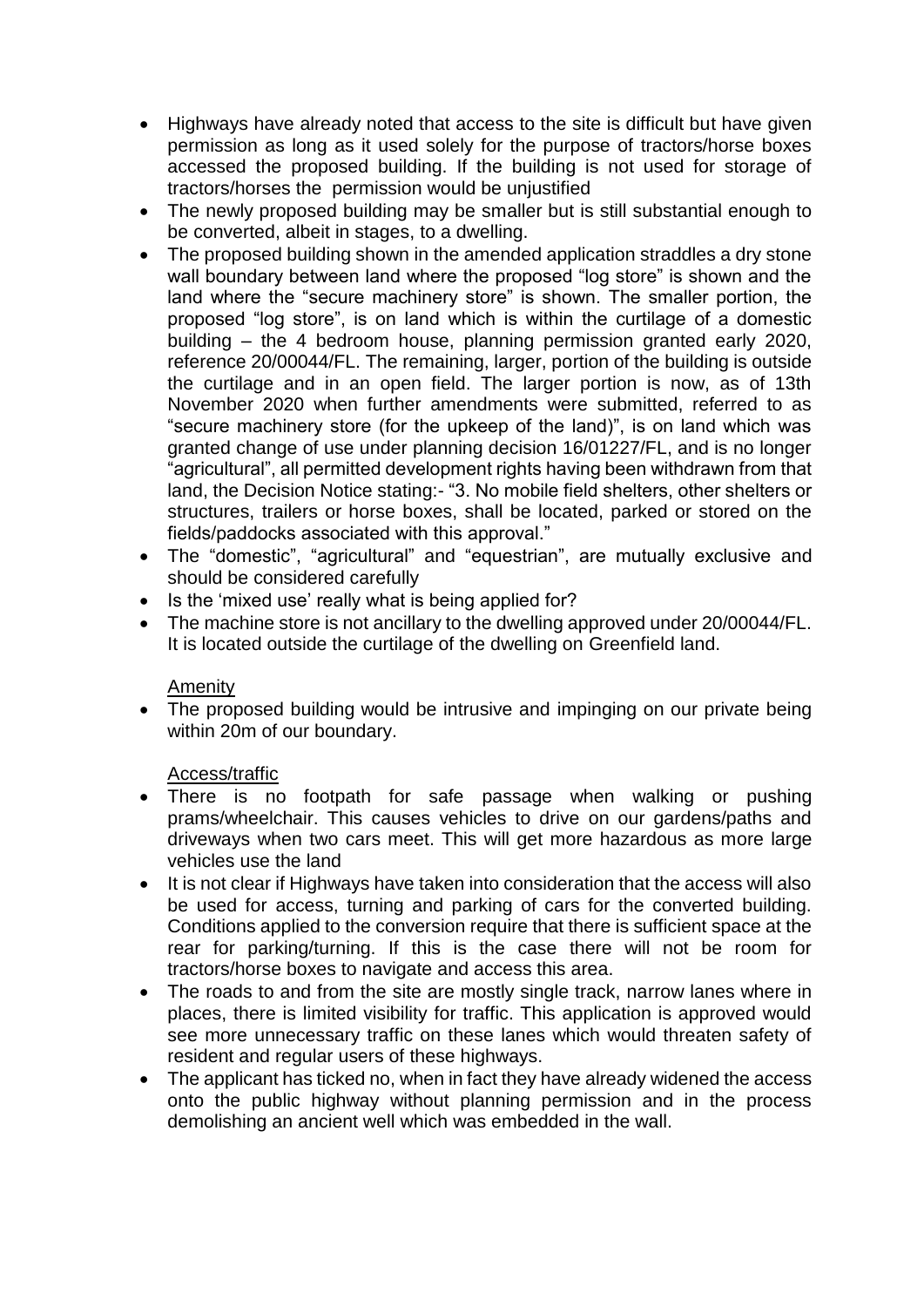Wildlife

- The applicants' agent has not provided any evidence that there are no protected or priority species on, adjacent to or near the site.
- DWT have not been consulted
- There are protected/priority species adjacent to or near the proposed development site that will be adversely impacted by the proposed development.
- Bats which are protected by law will be negatively impacted by the proposal. Bats clearly use the application site. There is moderate to high suitability for bats to commute and forage.
- The proposed development may affect commute, foraging and/or refuges of local newts. Such survey work should be undertaken.
- Badgers in the area use this site and the proposed development will reduce their foraging area
- Common lizards and other reptiles use the site and dry stone walling. No survey work has been undertaken. The proposal will disturb their habitat and impact foraging
- Birds, protected species such as Brambling, Fieldfare, Barn Owl, Kestrel, Dunnock, Mistle Thrush, Tree Sparrow and Bullfinch, these being either red or amber listed will be adversely impacted by the proposed development.
- Schedule 41 priority species such as Common Toad, Common Lizard, Hedgehog and Wall Butterfly may be impacted by the proposed development
- The lack of assessment in relation to these species means that there is no proposed prevention or mitigation proposed. The proposal should show what action has been taken to prevent harm to biodiversity features on site.
- Development should adequately mitigate, or, as a last resort, compensated for, then planning permission should be refused'
- No proposals for the enhancement of biodiversity at the site have been submitted. The National Planning Policy Framework (13) states that plans should, as stated in section 174 b), 'promote the conservation, restoration and enhancement of priority habitats, ecological networks and the protection and recovery of priority species; and identify and pursue opportunities for securing measurable net gains for biodiversity'. The applicants have not shown how they intend to ensure the above in their proposal.
- Ashover Hay is a biodiverse area which provides habitat for protected and priority species. The planning application has not adequately accounted for the presence or protection needs of local wildlife, nor does it state how it will support net gains for biodiversity.
- Adjacent natural pond and its inhabitants could be adversely impacted by the proposed development
- The amended plan has not rectified the issue of proper surveying for wildlife that may be present on the property or shown that appropriate persons or organisations have been consulted regarding how species may be impacted, positively or negatively, by the development, or how it will mitigate any negative impacts. In particular, the new plan includes the removal of a section of drystone wall. Aside from this being contrary to policy AP16 of the Ashover Neighbourhood Plan, drystone walls are known habitat for reptiles including Common (Viviparous) Lizards, which are present on Ashover Hay. The proposed development may therefore mean disturbance and harm to reptiles, and fragmentation of habitat. The amended application should therefore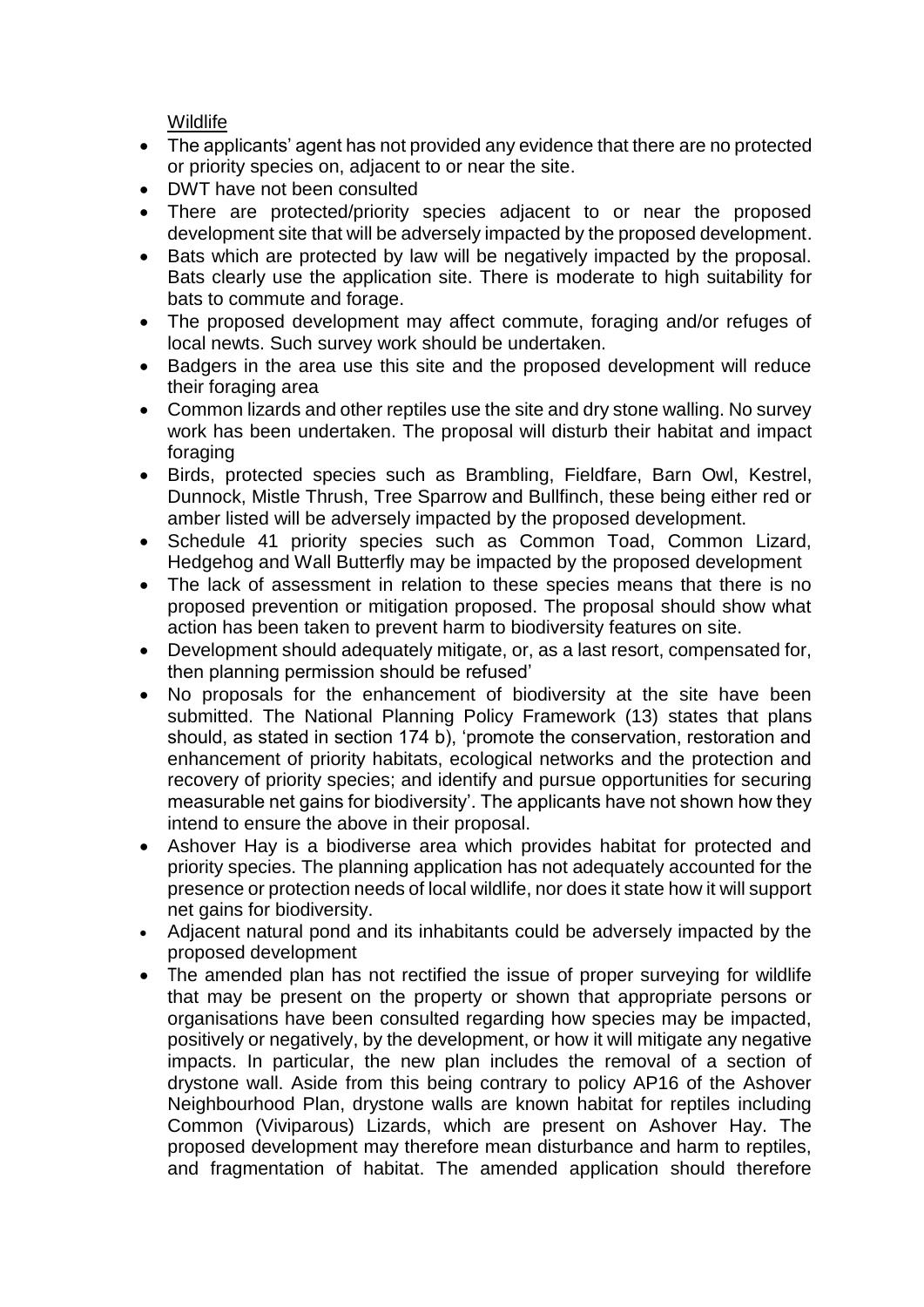demonstrate how the applicants intend to moderate and remediate any potential harm to local reptiles, but it does not.

Other Comments

- The granting of this planning permission would set a precedent allowing others to build similar structures adjacent to it
- Poses a pre-curser to another 'change of use' application in 2 years' time for a further new dwelling on Ashover Hay.
- No site notices for this application has been posted by the applicant [*Officer note: Site notice published on the site gatepost*]
- Believe the proposed structure will be used to store commercial equipment, and has no agricultural value
- Question the need for such a large barn on this small piece of land
- Since completion in 2017 the tractor shed and stables (16/01227/FL) have been used as a domestic garage and storage space.
- The driveway to the building has been widened without planning permission
- Existing breaches of the planning regulations and planning permissions issued
- This land which was once part of walnut Barn has become overdeveloped. Your planning department back in November 2016 seeing this as a concern when approval was given to application no. 16/01227/FL gave permission based on some conditions. Please could you revisit this as condition 3. States that 'no mobile field shelters, other shelters or structures, trailers or horse boxes, shall be located, parked or stored on the fields or the paddocks associated with this approval'.
- In 2016, the same applicant at the same address applied and was granted planning consent to built stables and a tractor store. These were built with foundations, cavity walling and insulation, commensurate with a residential dwelling. I was not surprised when planning was submitted/granted to convert this into a residential dwelling. I believe this was the intension from the outset and fully expect that is this application is granted the building will be constructed in the same way.
- The applicant suggests that roof water could be discharged to external main drainage. It would be interesting to see how he proposes to do this as the building concerned is to be sited below the external main drain. In addition the use of soakaways is problematical. I own the adjoining paddock and know that there is a clay base often running at less that 15cm below the surface. This gives rise to the possibility that the surrounding land would have difficulty in dealing with run off from such a large roof volume.
- The applicant has ticked that there are no trees in the area. There are in fact two trees, planted by the Bedford's themselves.
- No mention of how the applicant will deal with materials that will need to be excavated prior to the construction. The applicant has undertaken two previous developments on this site and has left large piles of waste building materials, stone and earth for over two years in the paddock he plans to retain. These piles have only recently been removed prior to the two latest application. These spoil tips have had an impact not only visually but also on field drainage in the area. So much so that the local farmer who has use of this land has had dig out trenches to deal with the changed drainage, not only on the applicants land but also on that of the immediate neighbour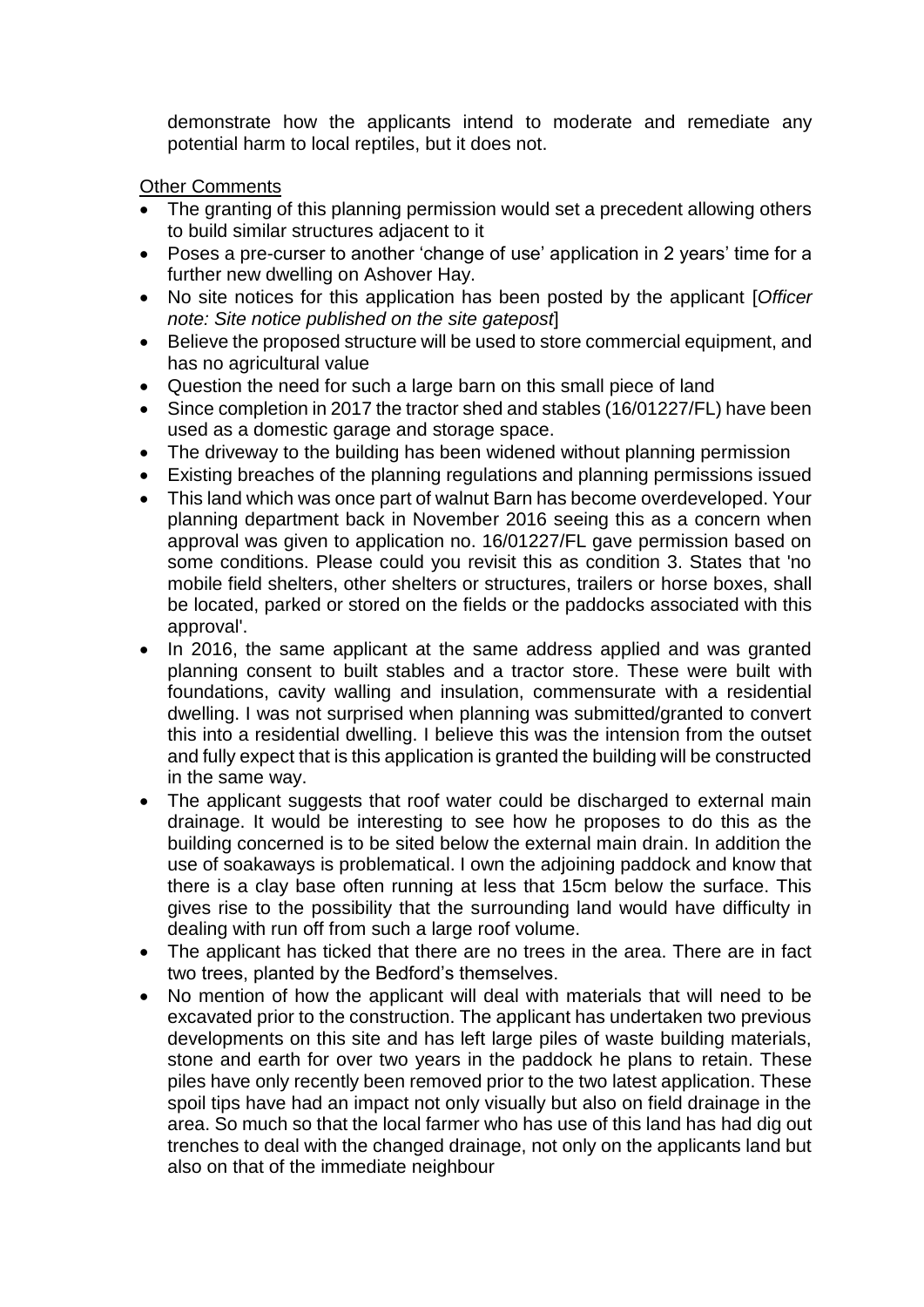- The concern is that given the planning history of the two immediately preceding applications relating to a 'brownfield' location, the proposed similar sized building as specified in the current application relating to a 'greenfield' location could at some future point, perhaps if sold, be the subject of further 'greenfield' site development contrary to the overarching environmental objective set out in the National Planning Policy Framework February 2019.
- The proposed development will not contribute towards a sustainable rural economy
- The proposed block plan does not show the fence which now runs diagonally NE from the proposed building.
- The proposed block plan shows a gate in place set back 5m from the highway. These gates should be marked 'proposed' as gates still remain on the edge of the highway despite the site being occupied.
- The log store is 6430mm x 1815mm although, as with the rest of the development, only smaller internal dimensions are supplied. This removes approximately 11.70 sqm of parking and manoeuvring space from the area designated as such under condition 8 of the Decision Notice for 20/00044/FL.
- If any building is approved what will the council do to ensure that, this time, the building is used as applied for and not as a garage and not extended and not turned into a house? Can the council guarantee that this will never happen? Will any conditions be legally binding and last for the lifetime of the building?

# **7.0 Relevant Policy and Strategic Context**

# **North East Derbyshire Local Plan (Adopted November 2005)**

- 7.1 The following policies of the Local Plan are material to the determination of this application:
	- GS1 Sustainable Development
	- GS6 Open Countryside
	- NE1 Landscape Character
	- NE2 Special Landscape Area
	- NE3 Protecting and Managing Features of Importance to Wild Flora and Fauna
	- NE6 Development Affecting Nationally Rare Species
	- BE1 General Design Principles
	- CSU4 Surface and Foul Water
	- T2 Highway Access and the Impact of New Development

# **Emerging North East Derbyshire Local Plan (Under Examination)**

7.2 The emerging Local Plan (eLP) was submitted for examination in May 2018, with public hearings taking place in November/December 2018 and March 2019. The Inspector issued her interim findings in letters dated 18 February and 21 March, 2019. Following local elections in May 2019, the Council paused the Plan, pending consideration of its options around housing numbers and Green Belt release. On 27 February, 2020 the Council announced the un-pausing of the Plan to allow it to proceed to the next stage of consultation on the Main Modifications.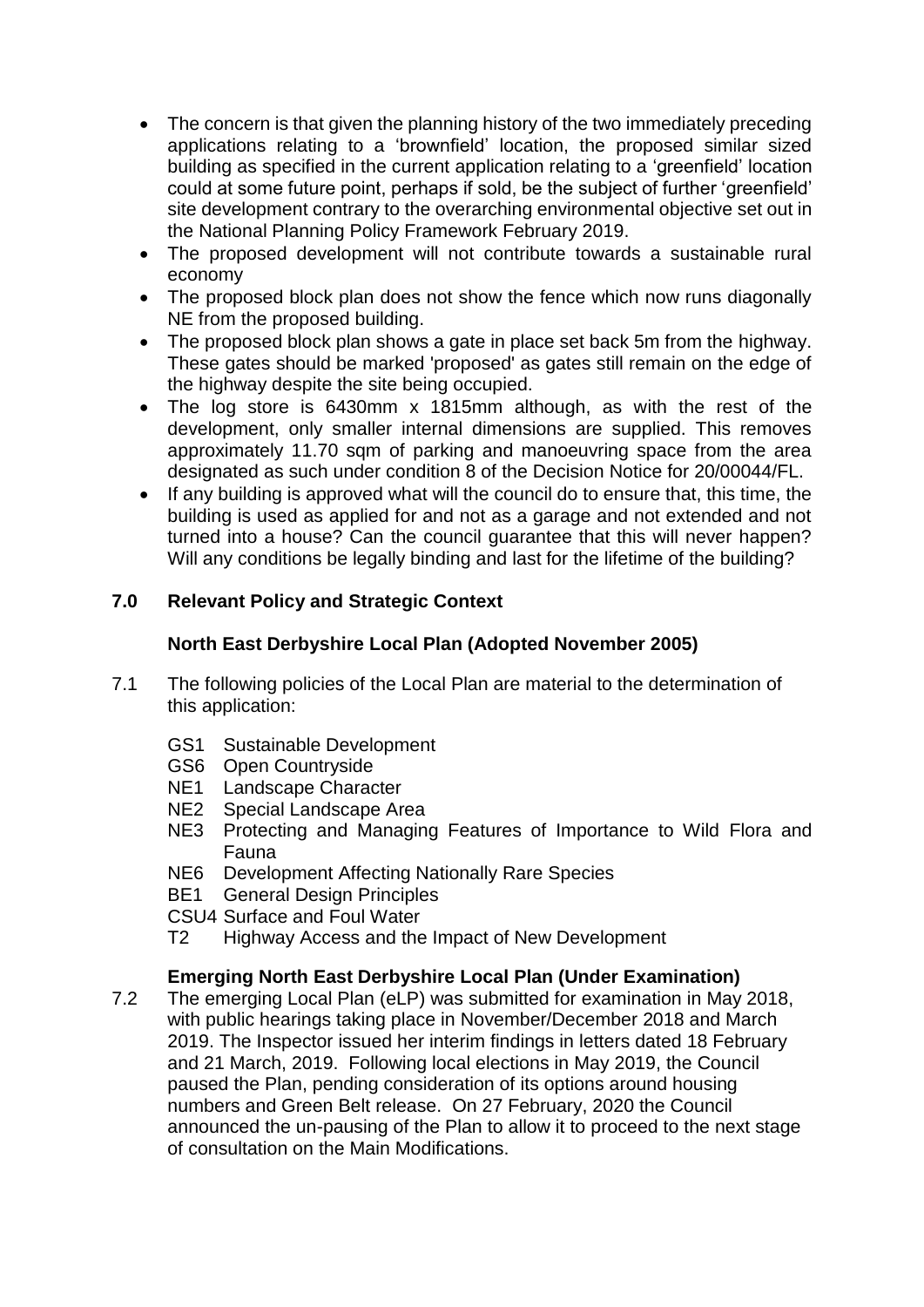- 7.3 This consultation is currently underway, with no further changes being proposed to the eLP prior to adoption, as such it should be given significant weight in the determination process.
- 7.4 The following emerging Local Plan policies are material to the determination of this application:
	- SS1 Sustainable Development
	- SS9 Development in the Countryside
	- SDC3 Landscape Character
	- SDC4 Biodiversity and Geodiversity
	- SDC11 Flood Risk and Drainage
	- SDC12 High Quality Design and Place Making

## **Ashover Neighborhood Plan**

- 7.5 The Ashover Neighborhood Plan (ANP) was adopted on 9 February 2018. The following policies should carry weight in any decision:
	- AP2 Development Proposals Outside SDL's
	- AP11 Design
	- AP13 Landscape Character
	- AP16 Dry Stone Walls
	- AP19 Dark Skies

#### **National Planning Policy Framework (NPPF)**

7.6 The overarching aims of the National Planning Policy Framework (NPPF) have been considered in the assessment of this application. The main sections are covered in the assessment below.

#### **Other Material Planning Considerations**

7.7 Successful Places Interim Planning Guidance, adopted December 2013.

#### **8.0 Planning Issues**

#### **Principle of Development**

- 8.1 The proposed site is located outside of any defined Settlement Development Limit (SDL), falling within a countryside location, designated as a Special Landscape Area.
- 8.2 Local Plan Policy GS1 states that all development proposal will be located within the defined SDL's, unless the development is acceptable in the countryside, or overriding exceptional circumstances are demonstrated. The purpose of the SDL's is to restrain development in the countryside and to focus development upon sites within the SDL's and/or allocated sites to achieve a sustainable pattern of development.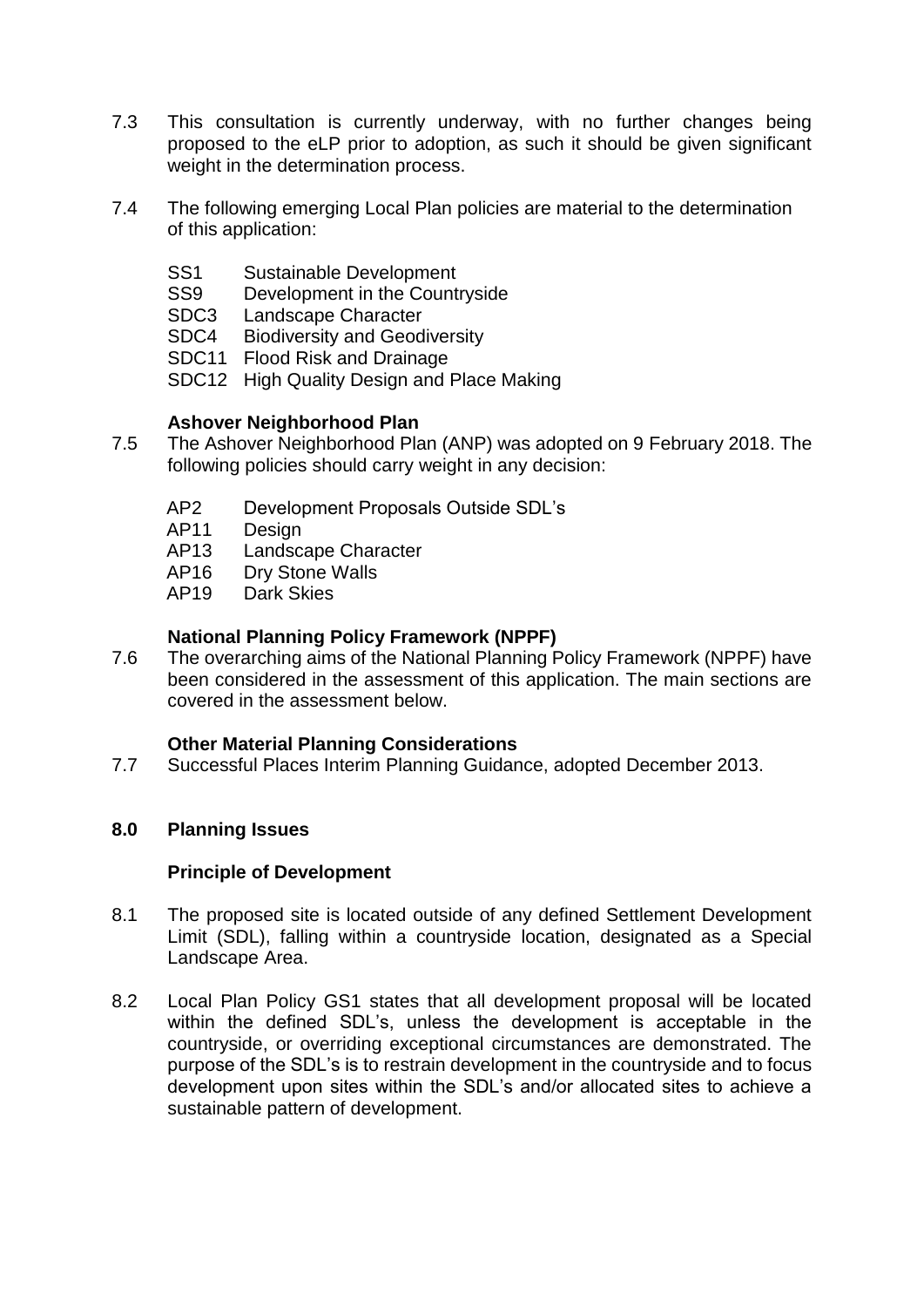- 8.3 Policy GS6 states that new development will only be supported where it is in keeping with the character of the countryside and should not represent a prominent intrusion into the countryside.
- 8.4 Policies NE1, NE2, NE3 and NE6 states that development will only be permitted where it would not materials detract from the surrounding landscape, not adversely affect the setting of any heritage or wildlife resources.
- 8.5 The Council is now at an advanced stage in the production of a new Local Plan (eLP) which reflects national guidance in the NPPF and provides for the development needs of the district for the period 2014 – 2034. The eLP was submitted to the Secretary of State for examination at the end of May 2018. This document has been subject to extensive consultation and sets out clearly the Council's strategy for sustainable development and should be afforded weight in decision making. The eLP policies SS9 and SDC3 seek to safeguard the countryside from inappropriate development.
- 8.6 The Ashover Neighbourhood Plan (ANP) is a material consideration when determining planning applications. Policy AP2 states that development outside the settlement development limit will be supported providing it is not seriously intrusive in the countryside and will respect the character of existing settlement and their setting.
- 8.7 The NPPF set out a general presumption in favour of sustainable development, and Paragraph 15 of the NPPF seeks to contribute and enhance the natural and local environment
- 8.8 In principle, an agricultural building on this site is considered acceptable as the development is for the operation of a use appropriate for its location, and the 2.5 acres of land is deemed a reasonable amount of land in which an agricultural building would be required to maintain the land.

## **Design and Impact on Countryside**

- 8.9 The application site is rural in character, comprising a traditional ribbon of residential development in the open countryside bounded by fields to the east and a steeply sloping hillside to the west.
- 8.10 The block plan illustrates that the proposed building would be closely associated with the application building, sited approximately 12m to the east. The building would be orientated 90 degrees; following the mixed pattern of building orientations within Ashover Hay (Walnut Farm and Hay Ho Cottage both orient 90 to The Hay). The change in levels through the site have been utilised with the building sited up against the dry stone wall and the majority of the building constructed at a lower ground level to lessen its impact.
- 8.11 Whilst it is acknowledged that the building would extend 4.5m beyond the existing dry stone wall to the east. The building would not protrude any further into the open countryside that the neighbouring agricultural building at Hay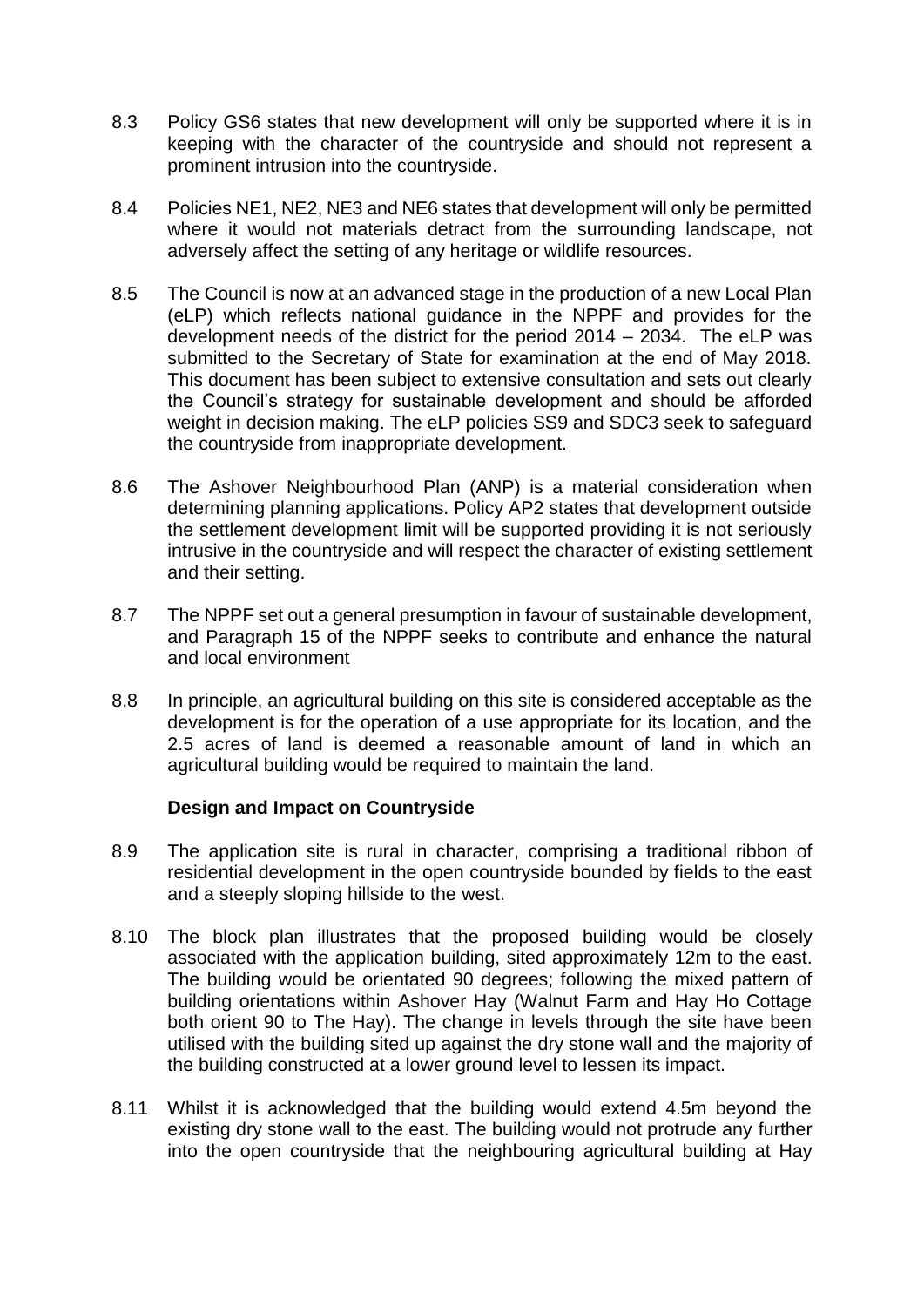Farm, and is not considered by officers to represent a prominent intrusion into the countryside.

- 8.12 It is considered by officers that the much reduced scale of the building is now appropriate to its setting, land holding and use and is not too dissimilar to the neighbouring outbuilding at Walnut Farm. The single skin construction and design of the building is of a suitable standard of construction for its proposed purpose. The proposed utilitarian timber cladding and sheet roofing materials are fit for the agricultural use of the building and are considered by officers to be appropriate to the character and appearance of the Special Landscape Area and would be in keeping with the surrounding countryside setting.
- 8.13 Due to the open nature of the site and surrounding topography of the land, the building would be visible both locally and for far reaching views across the valley. However, it is considered by officers that whilst visible, the building would be read in context with the existing built form on The Hay.
- 8.14 It is noted that a 6.6m section of the existing dry stone wall would be removed to allow for the building. This would be mitigated by the construction of a new dry stone wall to the north. Officers consider that this rebuilding of stone walling would mitigate the loss of a short section of wall and be acceptable to the character and appearance of the site and the special landscape area.
- 8.15 No lighting is proposed on the building, and a condition restricting any external lighting on the building could be included on any decision to ensure that the building is not inappropriately illuminated, which is identified as a dark skies location in the ANP.
- 8.16 No details of levels have been provided, as such it considered necessary to include a levels condition on any decision to ensure that the proposed development would be in keeping with the character and appearance of the site and the surrounding special landscape area.
- 8.17 Furthermore, it is considered that no hard standing should be included to limit any localised harm from the proposed development.
- 8.18 In view of the above, Officers consider that the proposed building would represent appropriate development that would be of a siting, design and finished material in keeping with the special character of the surrounding countryside and other agricultural buildings in the area, furthermore it would not represent a prominent intrusion into the countryside.

## **Privacy and Amenity Considerations**

8.19 The layout plan indicates that the proposed building would be sited approximately 20m away from the closet neighbouring property; Walnut Barn and 46m to next closest neighbouring property; Hay House.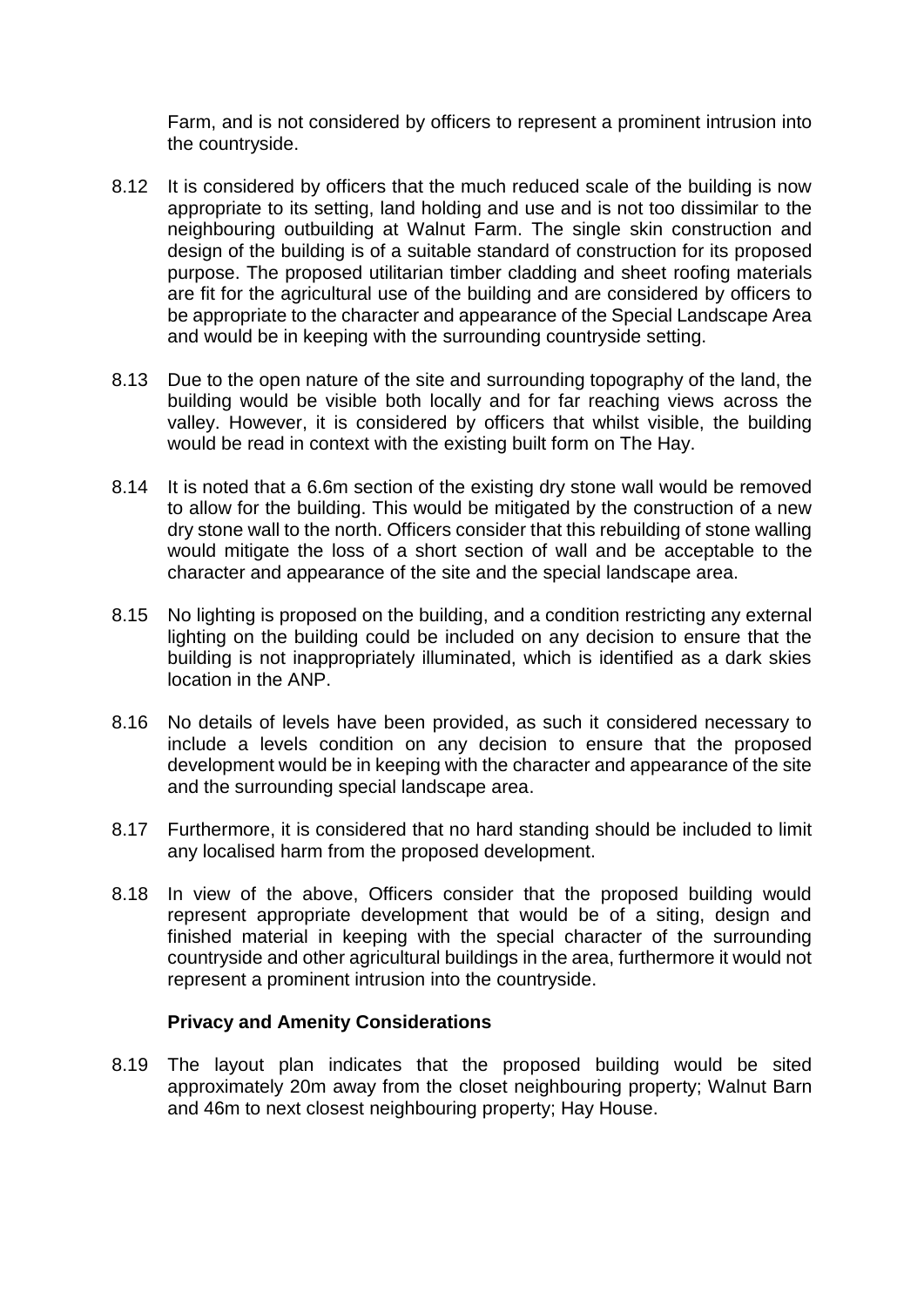- 8.20 The proposed building would be used for the storage of machinery associated with tending to the land holding and would feature a single door opening within the north (facing) side elevation.
- 8.21 Given the separation distance from neighbouring properties, and the proposed storage use of the building it is not considered to have a detrimental impact upon the neighbouring residents.
- 8.22 In view of the above, officers consider that the proposed store building would not give rise to any loss of privacy and amenity to neighbouring residents.

#### **Highway Safety Considerations**

- 8.23 The proposed development would utilise the existing access point, and would not include any new road infrastructure or additional hard standing.
- 8.24 It is noted that the proposed log store would take up a small area of the curtilage associated with the 20/00044/FL consent. This has been considered and officers are of the opinion that there is adequate space within the existing site for the parking of vehicles.
- 8.25 The County Highways Authority was consulted on the proposal, and raised no objections provided that the building issue for agricultural purposes. The proposed development is therefore not considered to lead to an adverse impact upon highway safety.
- 8.26 In view of the above, officers are satisfied that the proposed development would not lead to a demonstrable harm to highway safety.

## **Ecology and Biodiversity Considerations**

- 8.27 No ecological appraisal of the site has been submitted due to the existing use of the site and proposed use of the site.
- 8.28 Derbyshire Wildlife Trust (DWT) have been consulted on the application, however no comments have been received at the time of drafting this report to members. Any comments received prior to the planning committee meeting will be reported to members in the late representation report which is published prior to the meeting.
- 8.29 In view of the information before officers, it is consider that the proposed development would not result in a net loss of biodiversity.

#### **Other Considerations**

8.30 The application site is within Flood Zone 1, which has a low probability of flooding. Concern has been raised that surface water from the site will exacerbate the drainage issues on and around the site. A scheme of surface water drainage can be included in any approval issued by the LPA.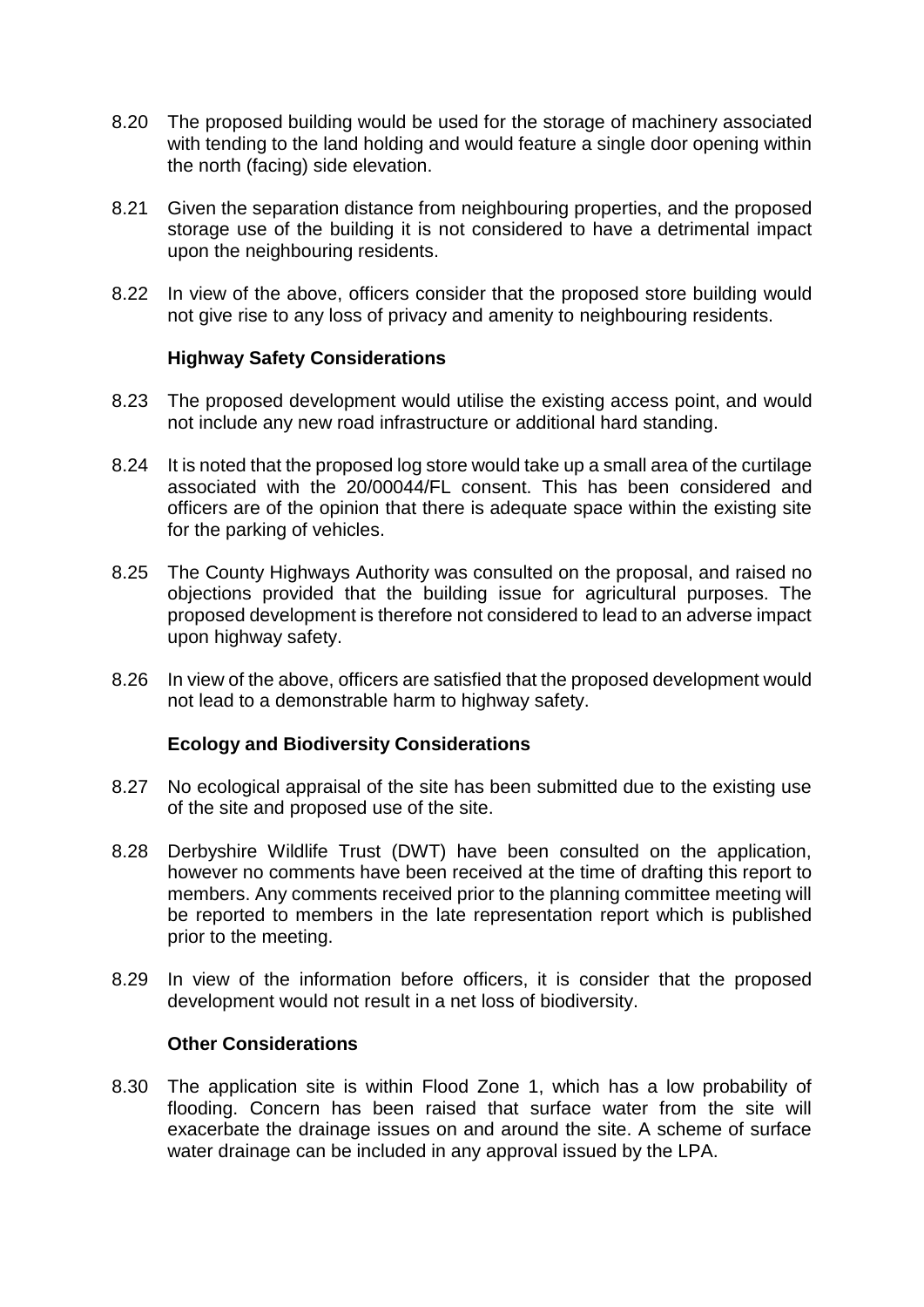- 8.31 The application site lies within a Development Low Risk Area as defined by the Coal Authority.
- 8.32 A number of representations have been received, all of which have been considered in the decision making process.
- 8.33 Concerns relating inaccurate plans, sizes and ownership of land holding/ ownership have been raised. Revised plans were submitted, and the agent has confirmed that the correct ownership/landholding has been shown. Officer are satisfied with the submitted information and consider that there is sufficient information to allow the determination of this application.
- 8.34 It is noted that representations have been reference to the possibility of the building being converted into a dwelling. The application can only be considered on its merit, and it is considered that the scale would not lend itself to a dwelling.
- 8.35 A number of concerns have been raised relating to the history of the site, and previous consents/development that have been granted and taken place. Officers consider it necessary to place a restrictive use condition of any decision limiting the use to those identified within the application only. The building shall not be used in connection with the running of a business from the site.

#### **9.0 Summary and Conclusion**

- 9.1 Having taken into account all the material considerations, it is considered that the proposed development is acceptable in principle and would have an acceptable impact upon the character of the countryside and Special Landscape Area.
- 9.2 The proposed development would not result in an adverse detrimental impact upon the privacy and amenity of nearby residential properties or neighbouring land uses, nor would it lead to an adverse impact upon highway safety or lead to a loss of net biodiversity.
- 9.3 It is therefore considered that the proposed development would be in line with the current development plan and emerging local plan policies of the Council along with the overarching aims of the NPPF, therefore the proposal should be granted subject to conditions.

#### **10.0 Recommendation**

10.1 APPROVE Permission for the above reasons and subject to the following conditions:-

## **Conditions**

- 1. The development hereby permitted shall be started within 3 years from the date of this permission.
- 2. The development hereby approved shall be carried out in accordance with